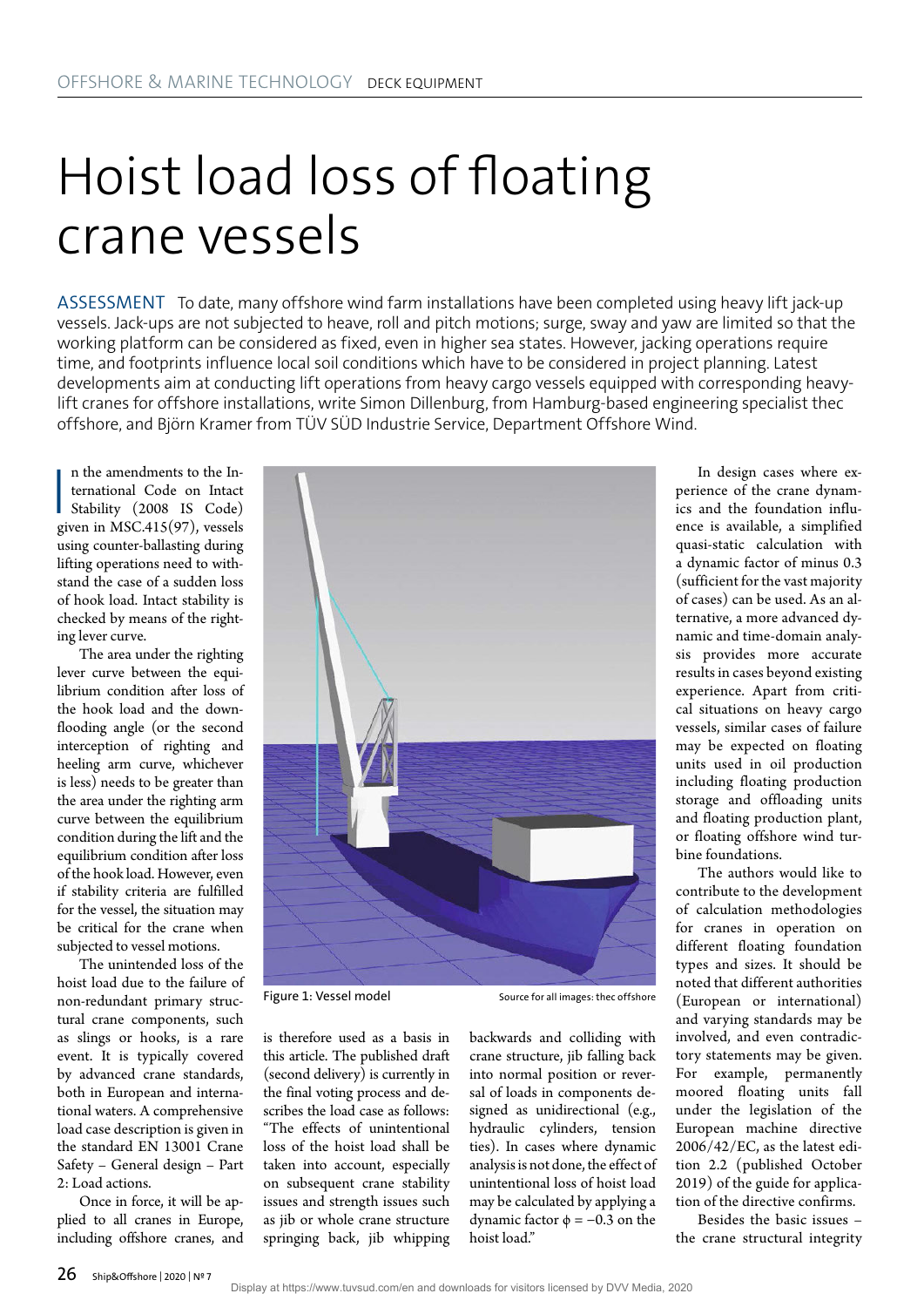and the stability of foundations in offshore applications, the vessel – additional risks include the safety of the crane operator usually assured by an extra risk factor for the structure that holds and shelters him. Typically, the failure load of the crane structure supporting his cabin is at least 25% higher than the failure loads of the main crane components above (e.g., jib, rope, hook). If the exceptional load case Loss of Hoist Load requires ongoing sheltering, the crane operator and principal components of crane and vessel (relevant also in a postfailure situation) may need extra safety. (Note: Failure load calculations are generally required for all offshore cranes where overload may occur due to entanglement of the hoisted load with an external supply vessel).

Additionally, horizontal accelerations, especially beyond 0.1 times earth gravity endanger personnel. This is relevant to all operations carried out at height as well as walking persons, but also to all others who may be exposed to danger at their workplaces (e.g., in the galley).

Therefore, the knowledge of the dynamic hook-loss reaction (accelerations, roll angle and stability of foundations) is beneficial not only for the



Figure 2: Trajectories of vessel and crane boom

crane manufacturer but also for the operating company during crane operations. Such data may improve decisions relating to major components with limited lifetime (e.g., the reduced lifetime of slewing bearings due to increased local contact pressure), the safety of other heavy cargo on deck and – last but not least – the

operational safety of personnel working on board.

## Calculation approach

For this article, hook load loss is assessed with a multi-body analysis approach comprising a heavy-cargo crane vessel with separate crane boom body and corresponding mass distribution. The vessel geometry is based on a scaled model of the carrier vessel *Tai An Kou*, which is part of the MOSES software used for the analysis. MOSES is a marine simulation language widely used in the offshore industry.

Both the initial boom inclination and the hook load prior to loss are varied. After application of the hook load, the vessel is counter-ballasted until equilibrium is achieved. Then, the hook load is removed and the motion of vessel and crane boom is analysed in the time response domain. Effects of radiated waves are included and viscous drag is accounted for as considered in the original model. Although possible, the effects of waves and wind are not included in the analysis.

Upon hook load loss, the stiffness of the system changes because only luffing gear remains tensioned. The stiffness is accounted for in the model. Figure 1 shows a graphical representation of the full calculation model.

To check the influence of the vessel size, the model is scaled as summarised in Table 1. Dimensions are scaled uniformly; the maximum hook load is correlated with the displacement.

Besides assessing the effect of load loss on coupled vessel and crane boom motion, additional cases with the boom >